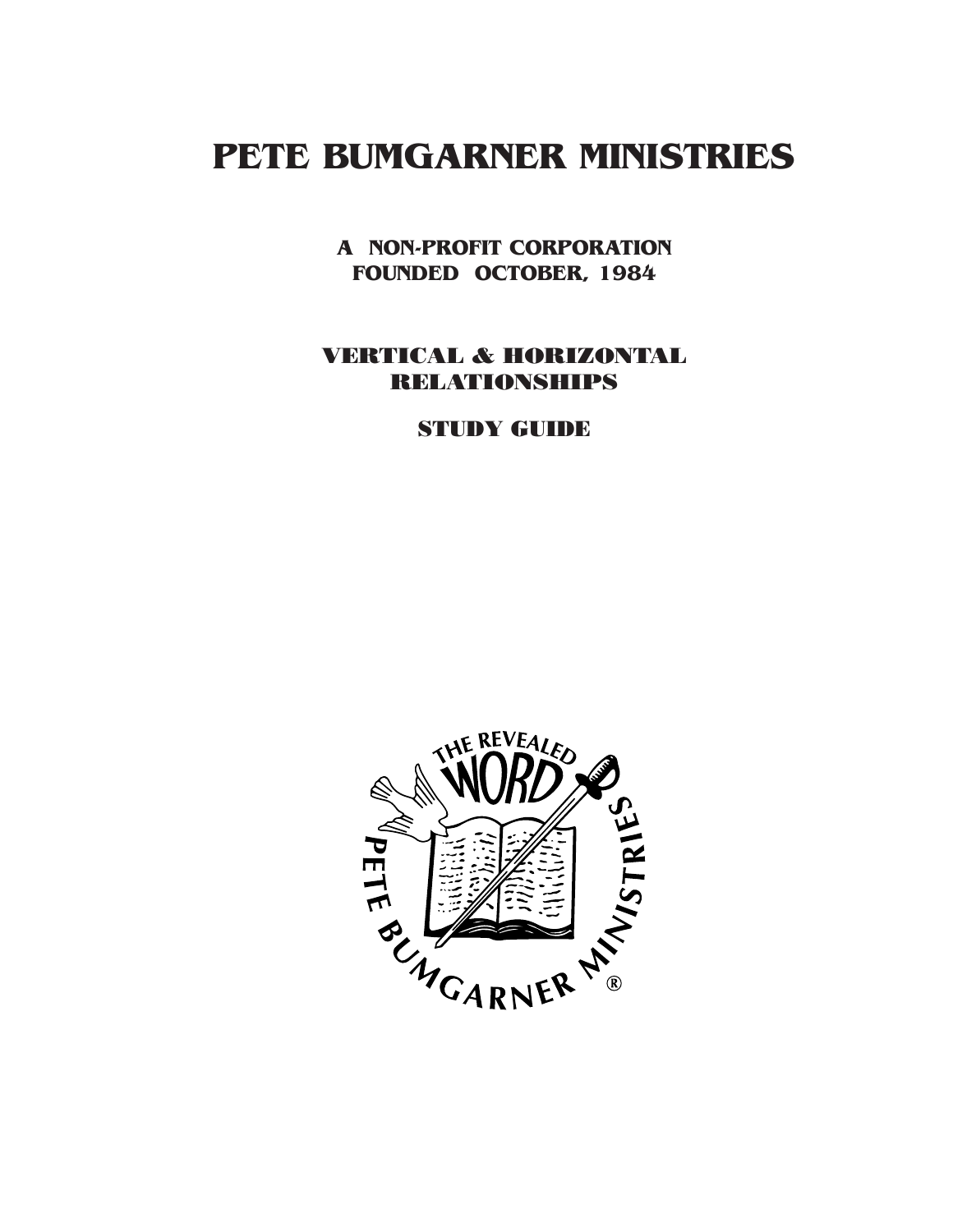## VERTICAL & HORIZONTAL RELATIONSHIPS

## SCRIPTURE READING

## Philippians 3:7-21

But what things were gain to me, those I counted loss for Christ. Yea doubtless, and I count all things but loss for the excellency of the knowledge of Christ Jesus my Lord: for Whom I have suffered the loss of all things, and do count them but dung, that I may win Christ, and be found in Him, not having mine own righteousness, which is of the law, but that which is through the faith of Christ, the righteousness which is of God by faith: that I may know Him, and the power of His resurrection, and the fellowship of His sufferings, being made conformable unto His death; if by any means I might attain unto the resurrection of the dead. Not as though I had already attained, either were already perfect: but I follow after, if that I may apprehend that for which also I am apprehended of Christ Jesus. Brethren, I count not myself to have apprehended: but this one thing I do, forgetting those things which are behind, and reaching forth unto those things which are before, I press toward the mark for the prize of the high calling of God in Christ Jesus. Let us therefore, as many as be perfect, be thus minded: and if in any thing ye be otherwise minded, God shall reveal even this unto you. Nevertheless, whereto we have already attained, let us walk by the same rule, let us mind the same thing. Brethren, be followers together of me, and mark them which walk so as ye have us for an ensample. (For many walk, of whom I have told you often, and now tell you even weeping, that they are the enemies of the cross of Christ: whose end is destruction, whose God is their belly, and whose glory is in their shame, who mind earthly things.) For our conversation is in heaven; from whence also we look for the Saviour, the Lord Jesus Christ: Who shall change our vile body, that it may be fashioned like unto His glorious body, according to the working whereby He is able even to subdue all things unto Himself.

#### THEME

Relationships are vital to man, yet they seem to be more unstable than ever before. We must realize that our relationship with God directly affects our relationship with people. Vertical and horizontal relationships are critical and unavoidable; consequently, we must develop in our relationship with God, which will enhance our relationships with people. We must guard and protect our relationships in the home, in the church, on the job, and in the marketplace by becoming more intimate with our Lord and Savior, Jesus Christ.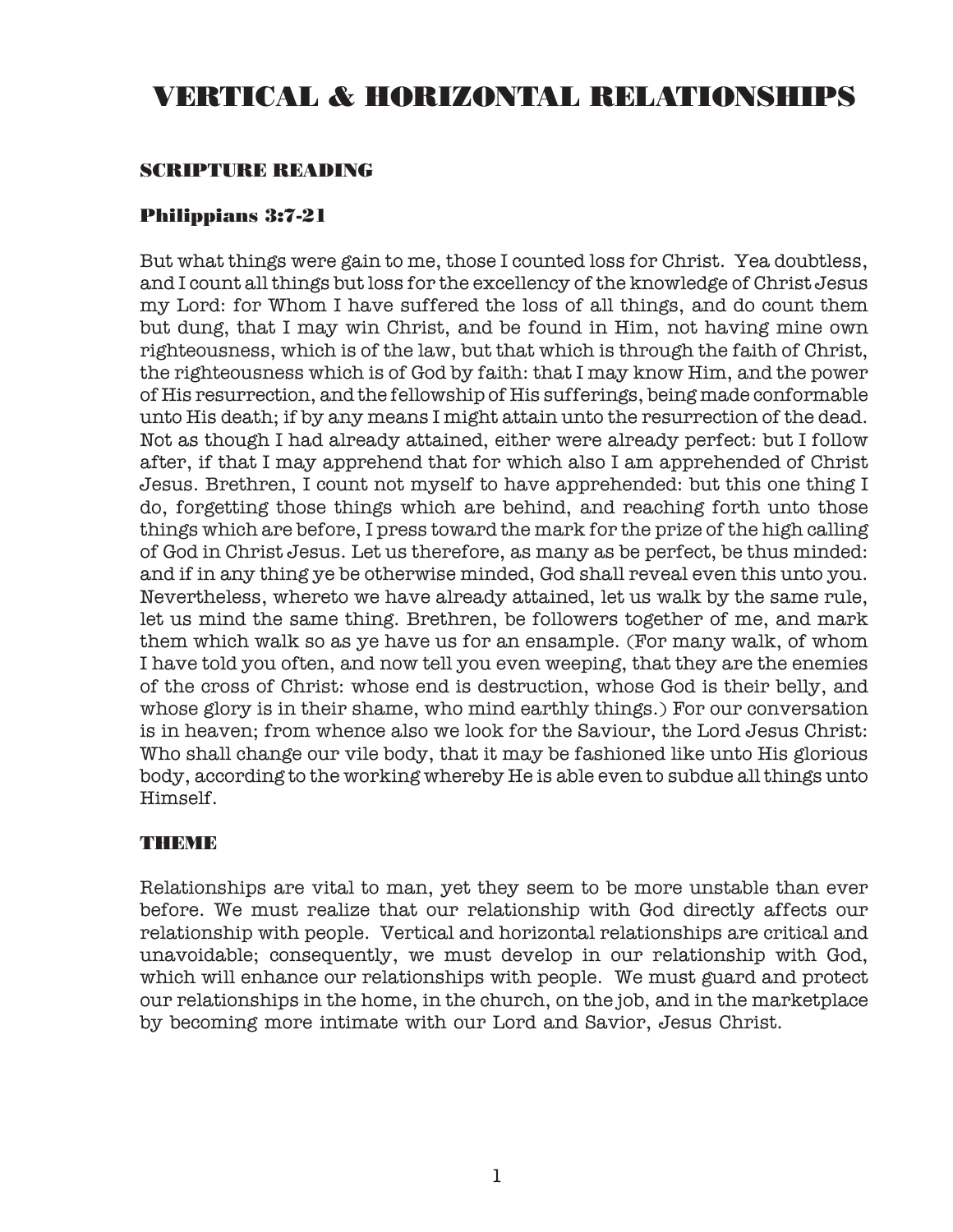## I. INTRODUCTION

- A. Relationships are necessary and unavoidable; therefore, we need a better understanding of relationships.
- B. We can place all relationships into two major categories, vertical and horizontal.
- C. The vertical relationship is the relationship between God and man.
- D. The horizontal relationship is the relationship between man and man.
- E. The vertical relationship must precede the horizontal relationship; otherwise, the horizontal relationships will be jeopardized.
- F. Never in the history of mankind have we seen or heard of so much unrest and discontentment in relationships.
- G. Relationships are so unstable that trust is almost a thing of the past.
- H. Successful relationships require both time and effort.
- I. The most important relationship man will ever encounter is his relationship with God.

## II. THE VERTICAL RELATIONSHIP

- A. Vertical is a position perpendicular to the plane of the horizon, which simply means straight up and down.
- B. God is in heaven and we are on earth; consequently, our communication with God is vertical or upward.
- C. The vertical relationship is probably the most neglected relationship on earth, yet it is the most vital relationship because it produces eternal results.
- D. The vertical relationship grants us access into a world not seen with the physical eyes, yet it is a world more powerful than the natural world in which we live.
	- 1. Man has been exposed to two worlds, the spiritual kingdom and the physical kingdom.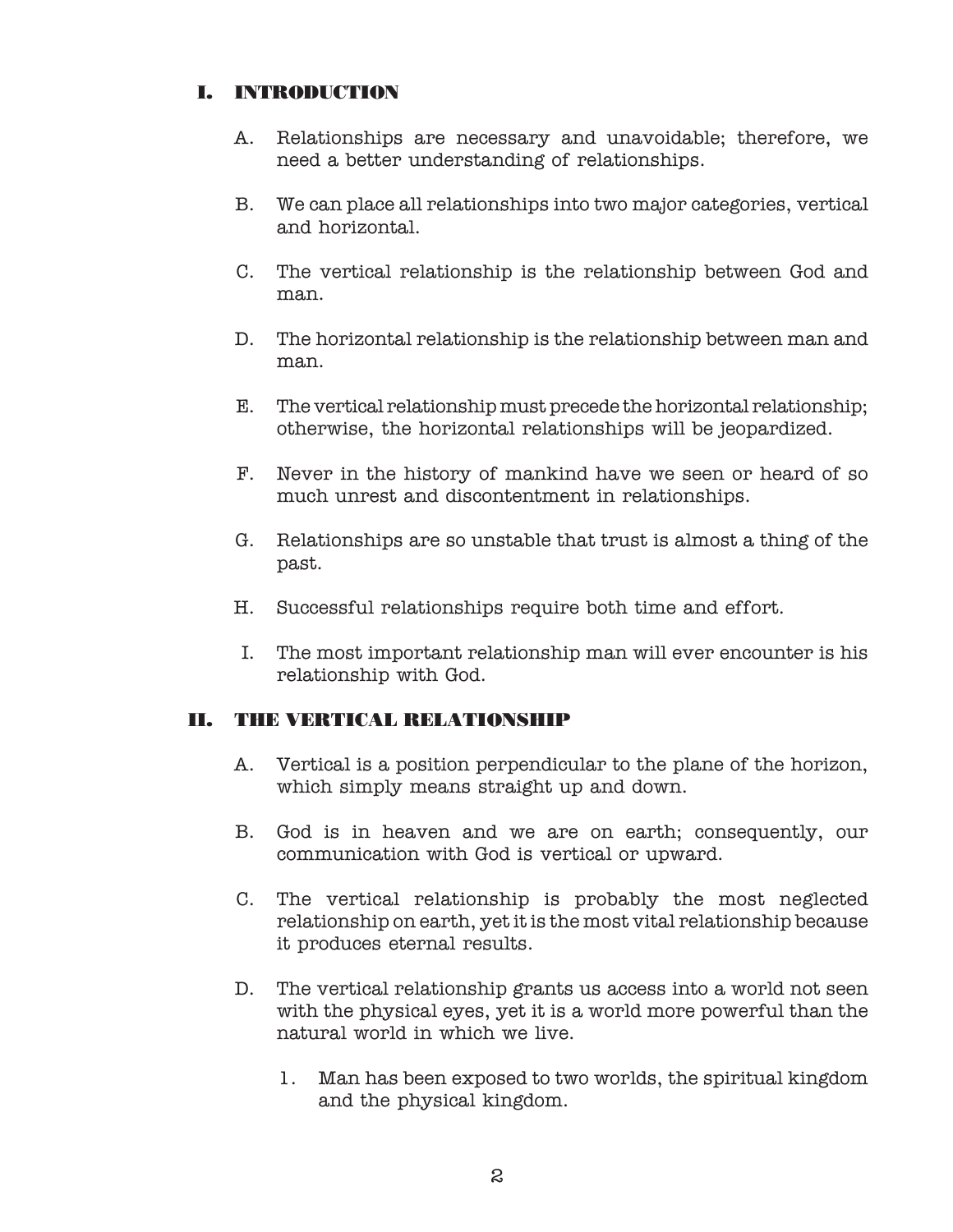- a. The man who is captivated by the physical world will not be controlled by the spiritual world.
- b. The man who is captivated by the spiritual world will not be controlled by the physical world.
- c. God has given us accessibility to Him, but it is through the spiritual world; consequently, one who walks in the physical realm will never develop a relationship with God.
- 2. Mark 8:1-21 is an excellent example of exposure to the two worlds and failure to realize the spiritual because of the captivation of the physical.
	- a. Jesus multiplied the loaves and fishes, thereby revealing the spiritual world and its power over the physical world.
	- b. The disciples were so engrossed with the physical world that they soon forgot the spiritual world and concerned themselves with the fact that they had forgotten to buy bread, not realizing that Jesus had fed them when He fed the multitudes.
	- c. Jesus reprimanded the disciples and reminded them of the spiritual world and the need to remain spiritually alert.
	- d. Matthew 4:4 reveals the need for dependance upon the Word of God to provide the sustenance we need for daily living.
- 3. Intimacy with God causes the spiritual world to become more real than the physical world.
- E. God must always be the number one priority in our lives.
	- 1. Our relationship with God is more important than our relationship with our mate or our children.
		- a. We are God's creation and, through the blood of Jesus, we have been purchased by God, thereby becoming God's property.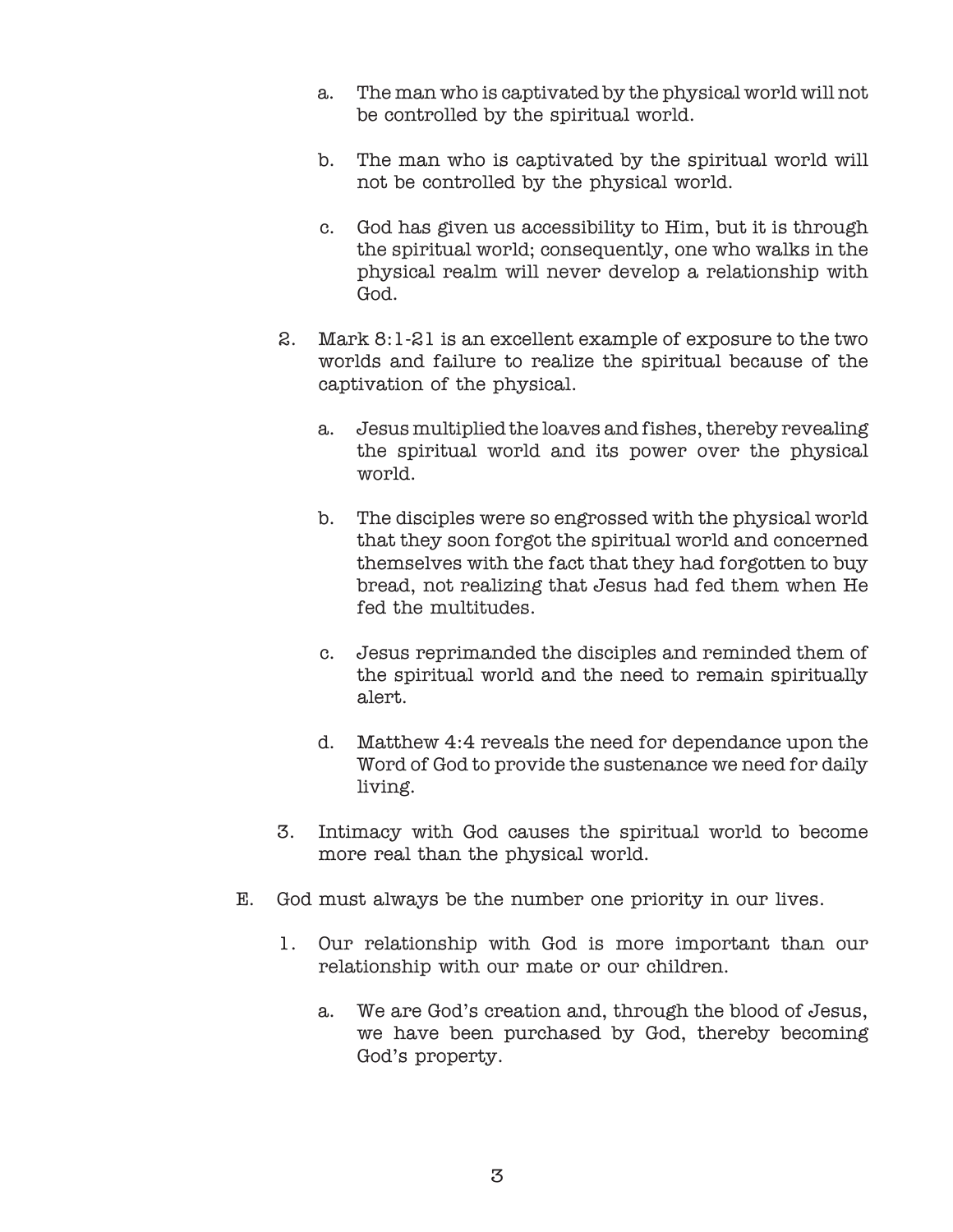- b. When man's relationship with God is right, his relationship with his mate and children will be right.
- 2. The eternal must always take precedence over the temporary.

## III. MAN'S RELATIONSHIP WITH GOD

- A. God is the Creator and man is the creature; we must never lose sight of this fact.
	- 1. It is not man's place nor does man have the right to question the actions and motives of God. (Romans 9:20-21)
	- 2. The creature must always remain submitted to the Creator, realizing that the maker of something is greater than the thing made.
	- 3. The ultimate goal of the creature should be to become more and more intimate with the Creator.

## B. **Where God resides** should be more important to us than **what God does**.

- 1. God's person is more important than His acts.
- 2. In John 1:38-39, Jesus asked two of John's disciples what they sought; their reply was, "Where do you dwell?" Jesus invited them to come and see. They followed Him.
- 3. It seems that we have been seeking everything except God's dwelling.
- 4. If we do not know where God is dwelling, how can we abide in His presence?
- 5. Another important fact that we must be aware of is the fact that God does not always reside in the spectacular things. (I Kings 19:11-13)
	- a. In this passage of scripture the wind, earthquake, and fire were spectacular events, but God was not in them.
	- b. The still small voice, which was little more than a whisper, revealed the dwelling place of God.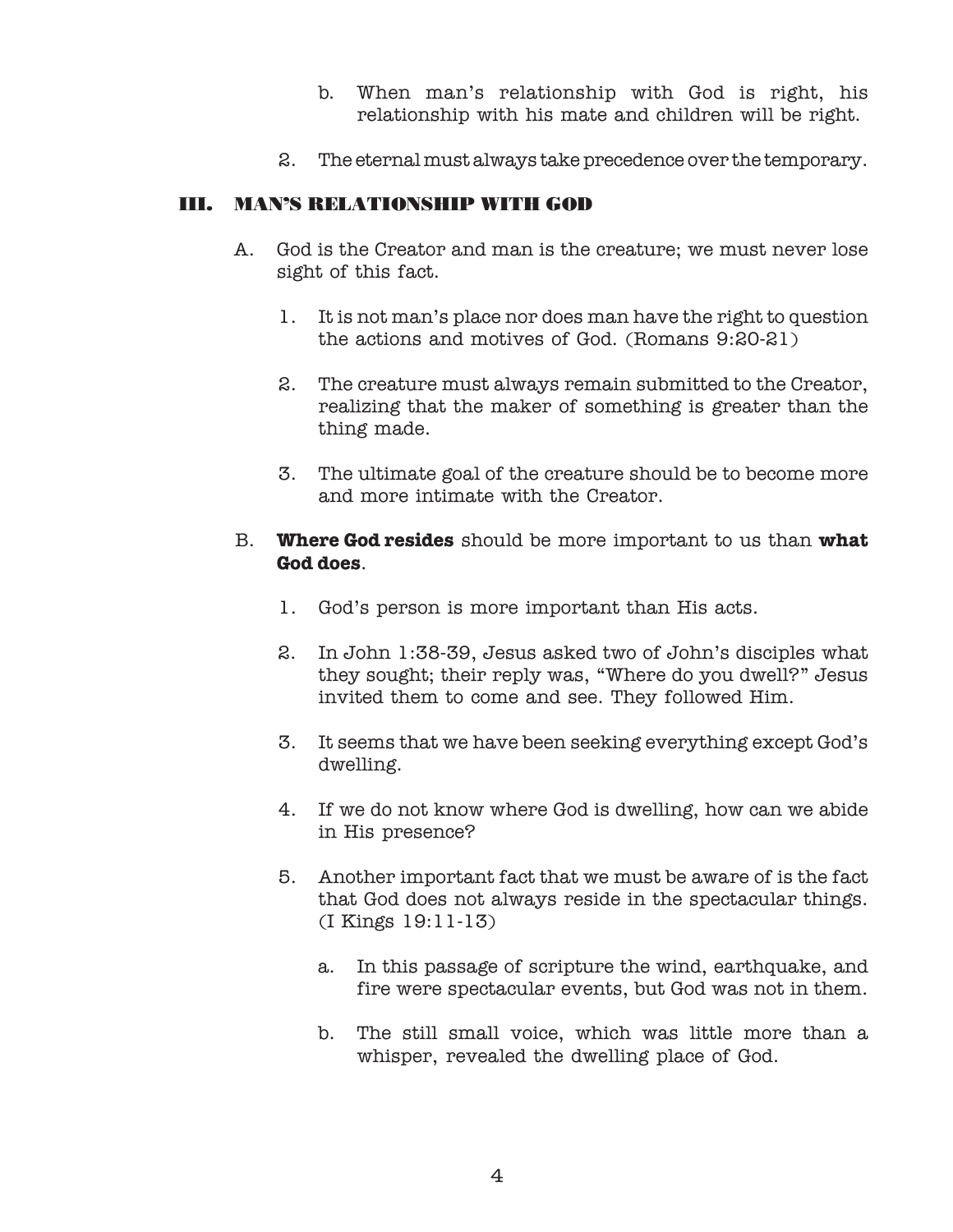- C. Intimacy precedes impact; therefore, relationship is more important than ministry.
	- 1. Our passion should be for Jesus, not ministry.
	- 2. Ministry is the outflow of relationship.
	- 3. Our person is also more important than our acts.
	- 4. God has called us to obedience, not performance. (I Samuel 15:22)
- D. We must know Jesus by the spirit, not by the form.
	- 1. Jesus was not recognized by His physical appearance after His resurrection. (Luke 24:13-35)
		- a. The two disciples on the road to Emmaus did not recognize Jesus by His physical form.
		- b. Neither did these disciples recognize Jesus through the exposition of the Word.
		- c. When Jesus was brought into the dwelling place of these disciples (to reside with them), He broke bread with them, and they recognized Him.
	- 2. In II Corinthians 5:16, Paul emphasizes the importance of knowing Jesus by the spirit rather than by the flesh.
- E. Christ must be formed in us; we have been trying to form Christ outside of us by forming Christ aside from us. (Galatians 4:19)
	- 1. We are required to die to the self-life, that Christ might live in us. (Matthew 16:24-25; Galatians 2:20)
	- 2. Enoch walked with God and was not; we, too, must disappear so that Christ can appear in us.
	- 3. Many people are looking for religion without a cross.
	- 4. Many are trying to form Christ through good works, while refusing to change their lifestyle.
	- 5. If Christ is not being formed in us, we do not have a relationship with God.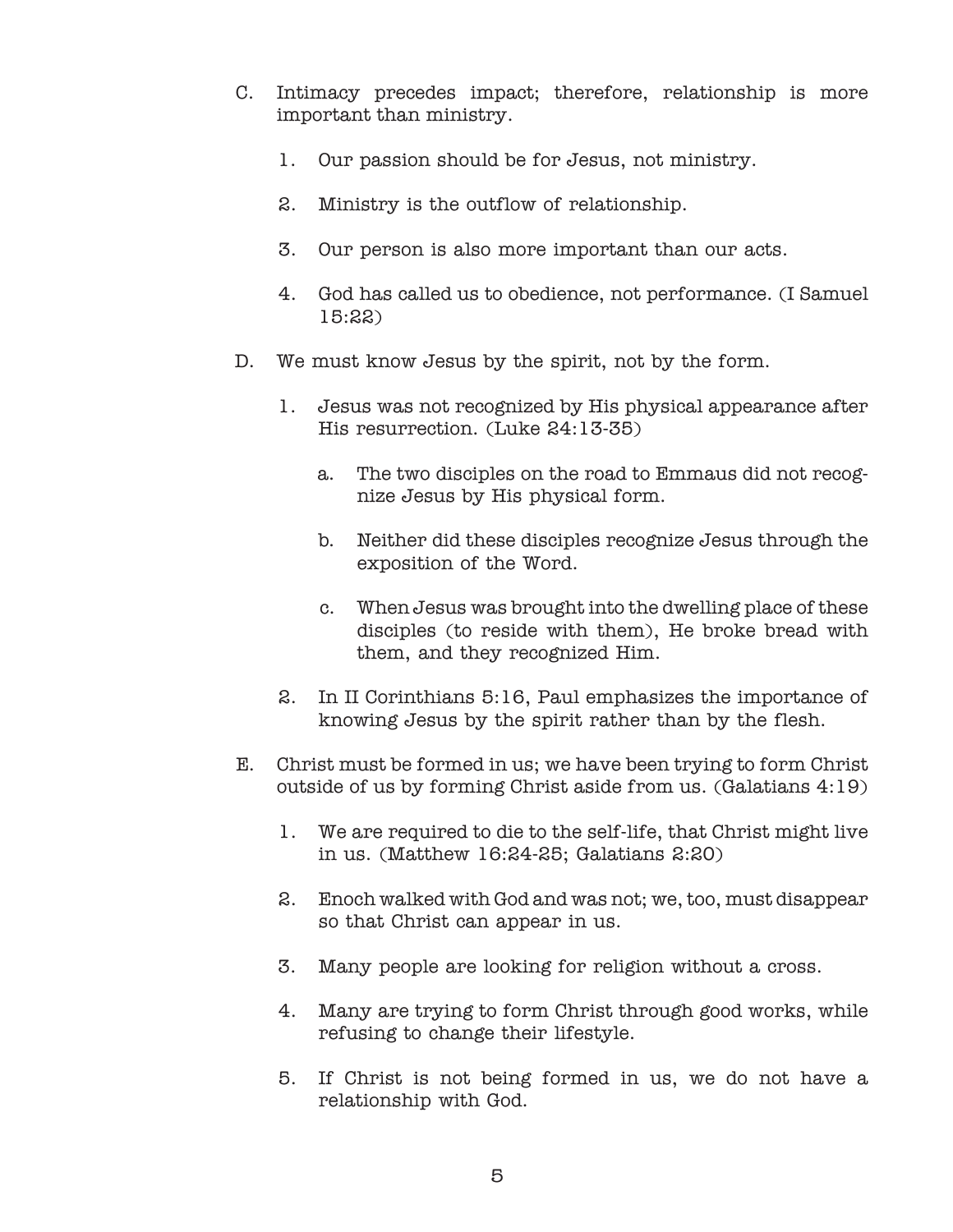- F. Relationship with God begins at new birth, but we must constantly give attention to developing this relationship.
	- 1. The new birth is only the beginning or the embryo stage of our relationship with God.
	- 2. Remember! Christ must be **formed** in us. (Galatians 4:19)
- G. The only way to develop our vertical relationship is to spend time alone with God.
	- 1. We must daily set aside a period of time to read the Word of God, which is the will of God.
	- 2. We must also set aside time for uninterrupted prayer, which is communication with God. Then, in the "interrupted" routine of daily life, we can remain in an attitude of prayer by constantly communicating with our Father.

## IV. THE HORIZONTAL RELATIONSHIP

- A. Horizontal is parallel to the plane of the horizon, which simply means from left to right or from side to side.
- B. Since horizontal means from side to side, we understand that horizontal relationships are those involving people with whom we meet and associate.
- C. Horizontal relationships are very important, but we must remember that horizontal relationships are directly affected by the vertical relationship.
- D. Although horizontal relationships are temporary, they, too, can produce eternal results.
- E. We tend to relate horizontal relationships, which is man to man, to physical relationships, but God desires our horizontal relationships to be spiritual relationships. (II Corinthians 5:16)
- F. The horizontal relationships will be the best when we die to self, put God first, and others second.

## V. MAN'S RELATIONSHIP WITH MAN

A. In Romans 12:10, we are taught to prefer one another.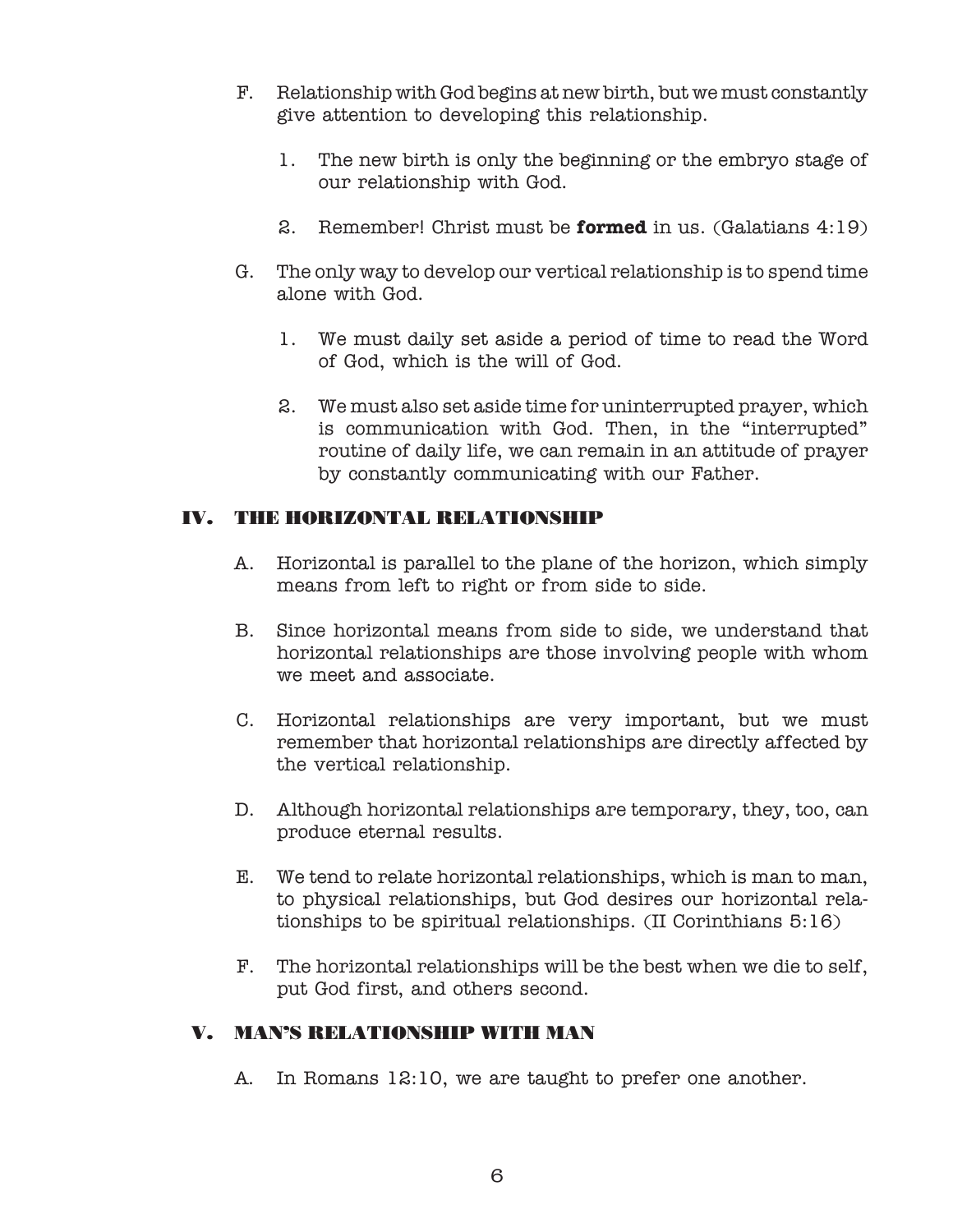- 1. The Adamic (human) nature tends to prefer self; God's nature prefers others.
- 2. Our relationships must be free from every type of prejudice.
- 3. Without the vertical relationship with God, we cannot have successful and fruitful relationships with one another.
	- a. Naturally speaking, even sinners have successful and fruitful relationships, but we are not speaking naturally.
	- b. We, as born-again believers, must put our emphasis on the eternal values of relationships.
	- c. A correct relationship with God will grant us the ability to have horizontal relationships with eternal values.
- B. Each of us has visions or goals that differ dramatically.
	- 1. The objective of each one of us should be to reach his goals and fulfill his dreams, but not at the expense of someone else—we need other people, and other people need us.
	- 2. Too often, others are ignored and hurt as we strive to reach our particular goals.
	- 3. Reaching goals without offending others is contingent upon our vertical relationship.
	- 4. As we strive to reach our goals and fulfill our dreams, we must keep the door closed to the spirit of competition; competition has no place in the Body of Christ.
- C. The Body of Christ is made up of many members, and every member is important.
	- 1. We should all desire the success of every member in the Body of Christ.
	- 2. God sets the members in the "Body" as it pleases Him; therefore, we should be content with the position in which God places us, realizing that it is from this position that we will be the most beneficial to God and others.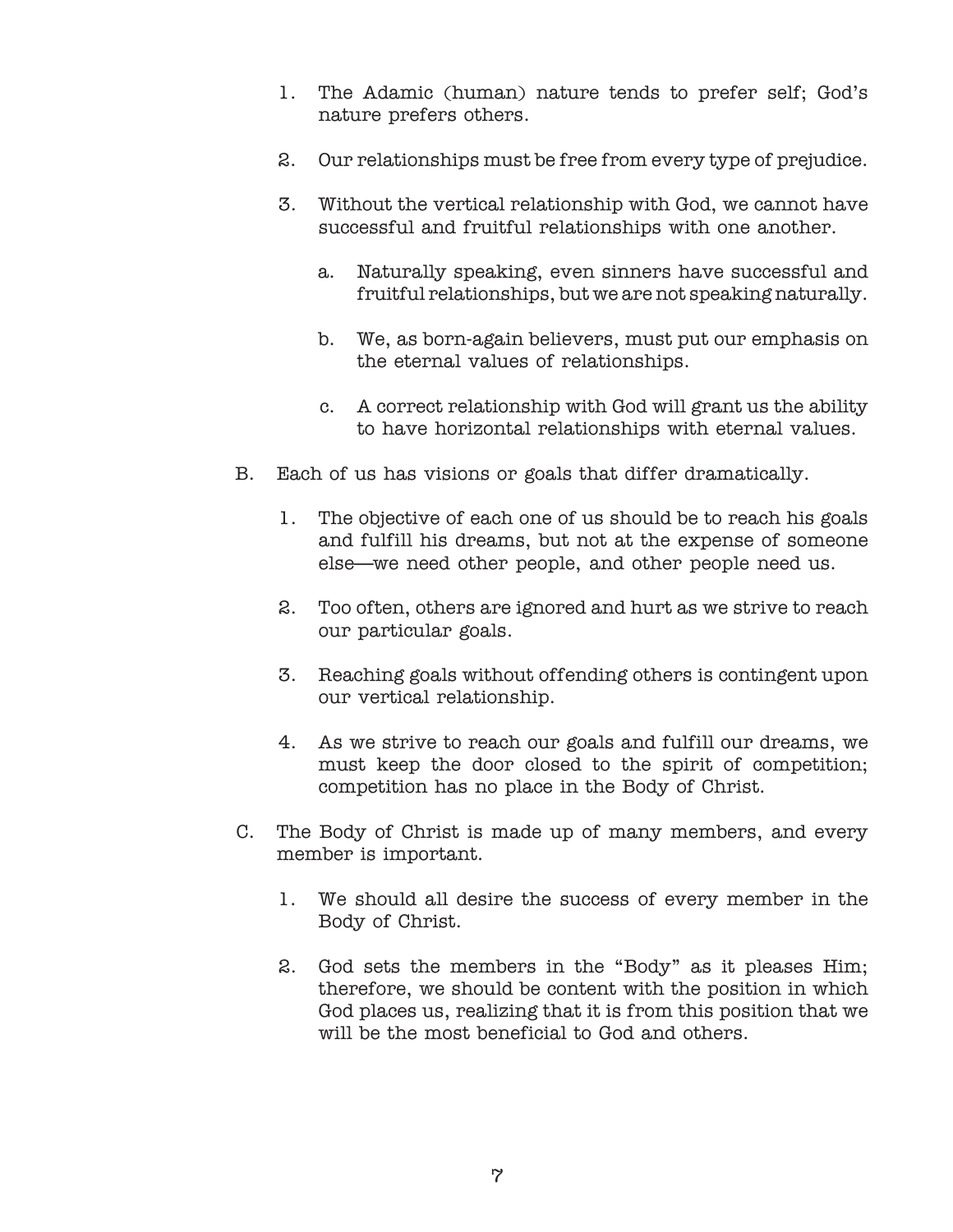- 3. The competitive spirit must be cast out of the Body of Christ and not allowed to operate any longer. Everybody is important in the sight of God; therefore, competition is unnecessary in the Body of Christ.
	- a. We have become so sports-minded that the spirit of competition has infiltrated the Church.
	- b. God is not interested in the macho image; God is pleased with the meek and humble spirit.
	- c. Facades and superstar images have no part in the Body of Christ. The true heroes of God's kingdom are not selfmade people, but God-made people.
- 4. We must prepare ourselves through the vertical relationship and yield to the wisdom of God as He places each of us in the Body of Christ.
- D. Horizontal relationships should revolve around Jesus.
	- 1. Often, relationships pursue the interests of men instead of the interests of Jesus.
	- 2. When man looks after his interests instead of the Lord's interests, he opens the door to temptation.
	- 3. Our horizontal relationships should be spirit to spirit, not flesh to flesh. (II Corinthians 5:16)
- E. In building relationships, we must accurately recognize Christian brethren.
	- 1. We often abandon caution, calling nearly everyone we meet "brother."
	- 2. A brother is one who is blood-related.
		- a. Physically speaking, men who have the same parents are natural brothers.
		- b. This same truth applies to spiritual brothers; spiritual brothers have the same Father.
		- c. Not everyone who says, "Lord, Lord," is a spiritual brother.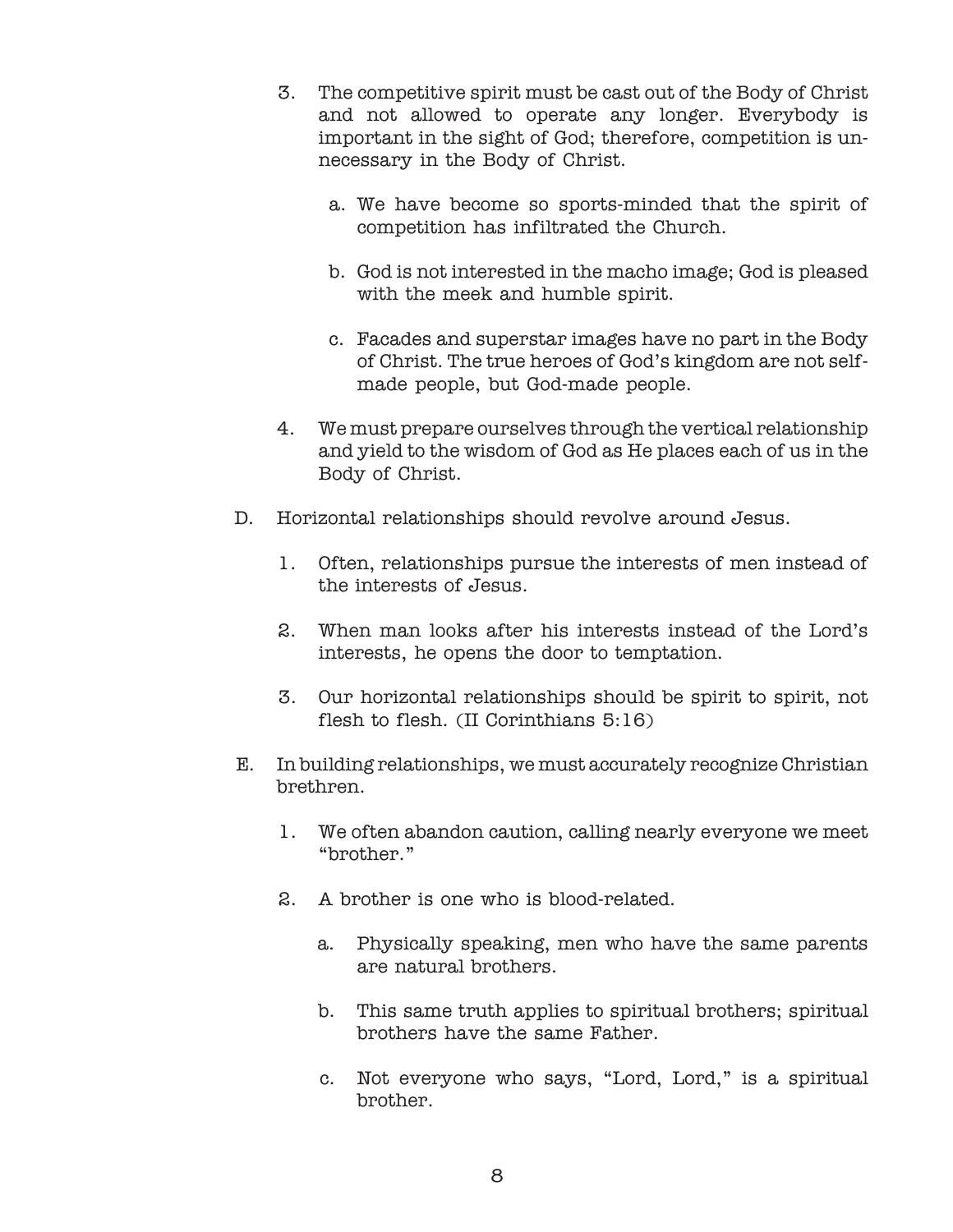- d. Warning!!! It is vital that we know people by the spirit; otherwise, we might walk in ungodly counsel, or stand in the sinners' path, or sit with those who mock the things of God. (Psalm 1:1)
- F. Our relationship with one another must be pure at all times.
	- 1. We must be wise in our conversation and avoid suggestive and misleading remarks.
	- 2. We must be cautious in our physical approach to the opposite sex. Our motives must be pure.
	- 3. Always remember that love is not selfish or self-seeking; consequently, love will not violate another.
	- 4. I Timothy 5:1-2 offers good counsel concerning relationships with others.
- G. Man's relationship with God will affect his relationship with people.

## VI. SUMMARY

- A. Relationships are vital; therefore, it is imperative that we understand relationships in order to develop and maintain them properly.
- B. There are two major categories of relationships: vertical and horizontal.
- C. The vertical relationship is the relationship between God and man.
- D. The horizontal relationship is the relationship between man and man.
- E. Intimacy precedes impact; therefore, we must "be" before we can effectively "do."
- F. Everyone is someone important; therefore, we must be cautious not to demean, but rather to prefer others.